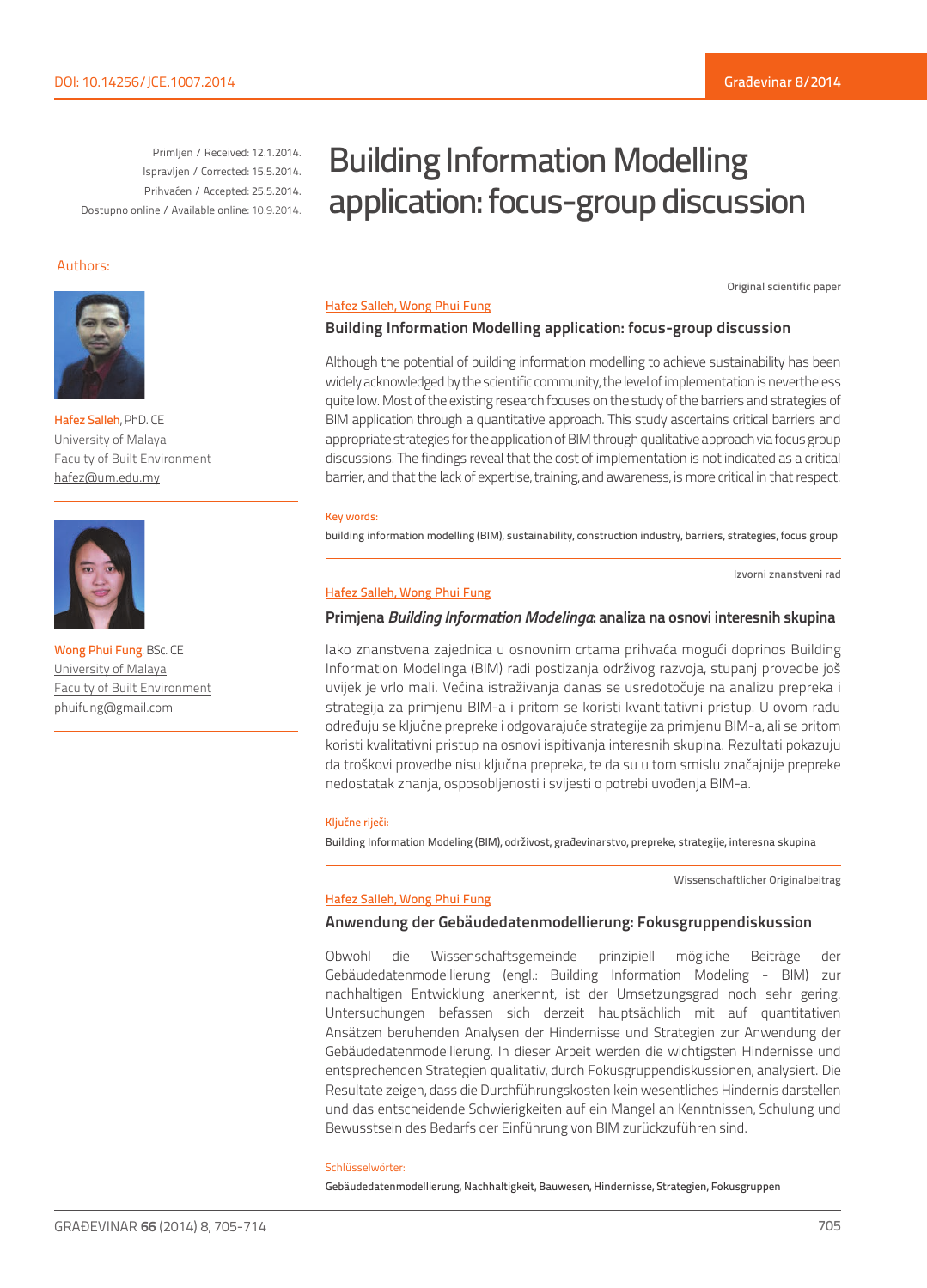## 1. Introduction

The impact of the buildings and infrastructure on our environment has attained global attention. In the United States, buildings consume near to 40 % of all the annual energy used, and this country contributes with 40 % to the global carbon dioxide emissions [1]. In the UK, buildings account for close to 50 % of carbon dioxide emissions [2]. It has been revealed that the building construction industry contributes to green house gas emissions and energy consumption. The environmental impact brought by the construction of buildings has attracted many professionals in the industry to consider sustainable design for their building design projects. Nguyen et al. [3] point out that sustainable design has emerged in the construction industry to enable designing, constructing and operating facilities in such a manner to minimize environmental impacts. Sustainable design is defined as the design that "meets the needs of the present without compromising the ability of future generations to meet their own needs" [4]. It seeks to minimize the negative impacts on the environment through sustainable building design and construction.

Better monitoring of building performance in initial stages, supported with a significant amount of accurate information, is required to achieve sustainable design [5]. It is noteworthy that decisions regarding sustainability of design have to be made at early design stages [1, 6]. However, traditional building design methods, such as the conventional CAD practices, do not contain sufficient amount of information at the beginning stage to support early decision-making as needed for various sustainability analyses aimed at achieving a sustainable design. The application of the Building Information Modeling (BIM) allows decisions to be made at the early stages of design based on the rich information contained in a single coordinated model. Krygiel and Nies [7] point out that the BIM application can properly define several aspects of a sustainable design such as the building orientation, building massing, day lighting analysis, energy modeling, water harvesting, sustainable materials, and the site and logistics management. Various sustainability analyses, assessments, evaluations and calculations can be performed to improve air quality, thermal comfort and, ultimately, the overall energy usage, by linking the building model to energy-analysis tools. This cannot be done using traditional 2D tools [8, 9] as traditional methods require a great deal of human intervention, which makes the analyses time-consuming and more costly. By incorporating the BIM technology into a sustainable design, the traditional design practices can be changed and a greener building can be produced, with an improved performance due to design analysis and optimization [6, 8, 9] in the early stages of design work.

Various literature sources provide ample evidence that the application of BIM can improve building performance to achieve sustainable design [6, 8, 10, 11, 12]. Although

the use of BIM can help in achieving sustainable designs, its adoption has been relatively limited in construction industry. Fischer and Kunz [13] state that the BIM adoption has been much slower than anticipated. Gu et al. [14] emphasize that the industry has been slow to adopt BIM in practice despite the rapid growth of its capabilities and the availability of BIM supporting technologies. Both authors have provided an insight to the slow implementation of BIM in construction industry. The present implementation of BIM is still burdened with many challenges that remain to be overcome. Construction industry operators have been slow to accept changes resulting from BIM due to certain barriers. The identification of the factors that characterise the biggest barriers to the implementation of BIM could accelerate the adoption of BIM, and help identify appropriate strategies. A limited number of empirical studies have been made on the barriers and strategies of BIM application through focus group discussions. Most of these studies employ quantitative questionnaire surveys. The aim of this study is to identify the barriers affecting the application of BIM in construction industry, and also to define strategies aimed at overcoming the barriers through focus group discussions in workshop, in order to present a more comprehensive picture of this issue.

## 2. Past research and limitations

BIM implementation is steadily gaining popularity in construction industry. This is evidenced by the growing number of research and studies made on the barriers and strategies of BIM application, as published in recent years in various countries. In Hong Kong, Tse at al. [15] conducted a survey in order to identify barriers that hinder practical implementation of BIM. Based on this survey, the major reasons for not adopting BIM are the lack of demand from the clients and other project team members, and also the notion that the current practice is satisfactory. Based on the survey results, the authors conclude that the adoption rate is still very low in Hong Kong, and that the CAD software is still preferred by industry professionals. After having identified the barriers, the authors present several strategies to address these obstacles in the Hong Kong's construction industry. Both and Kindsvater [16] made a questionnaire survey in Germany to investigate the barriers and constraints to BIM application. Before actual distribution of questionnaires, the authors grouped these barriers into four categories: technological issues such as software and hardware, general issues such as financial resources, normative issues such as standardization, and education issues. At the end of the survey, strategies which focus on the four identified categories were suggested in order to facilitate the adoption. Gerrard et al. [17] examined the barriers and strategies of BIM application in Australia by questionnaire survey and follow-up telephone interviews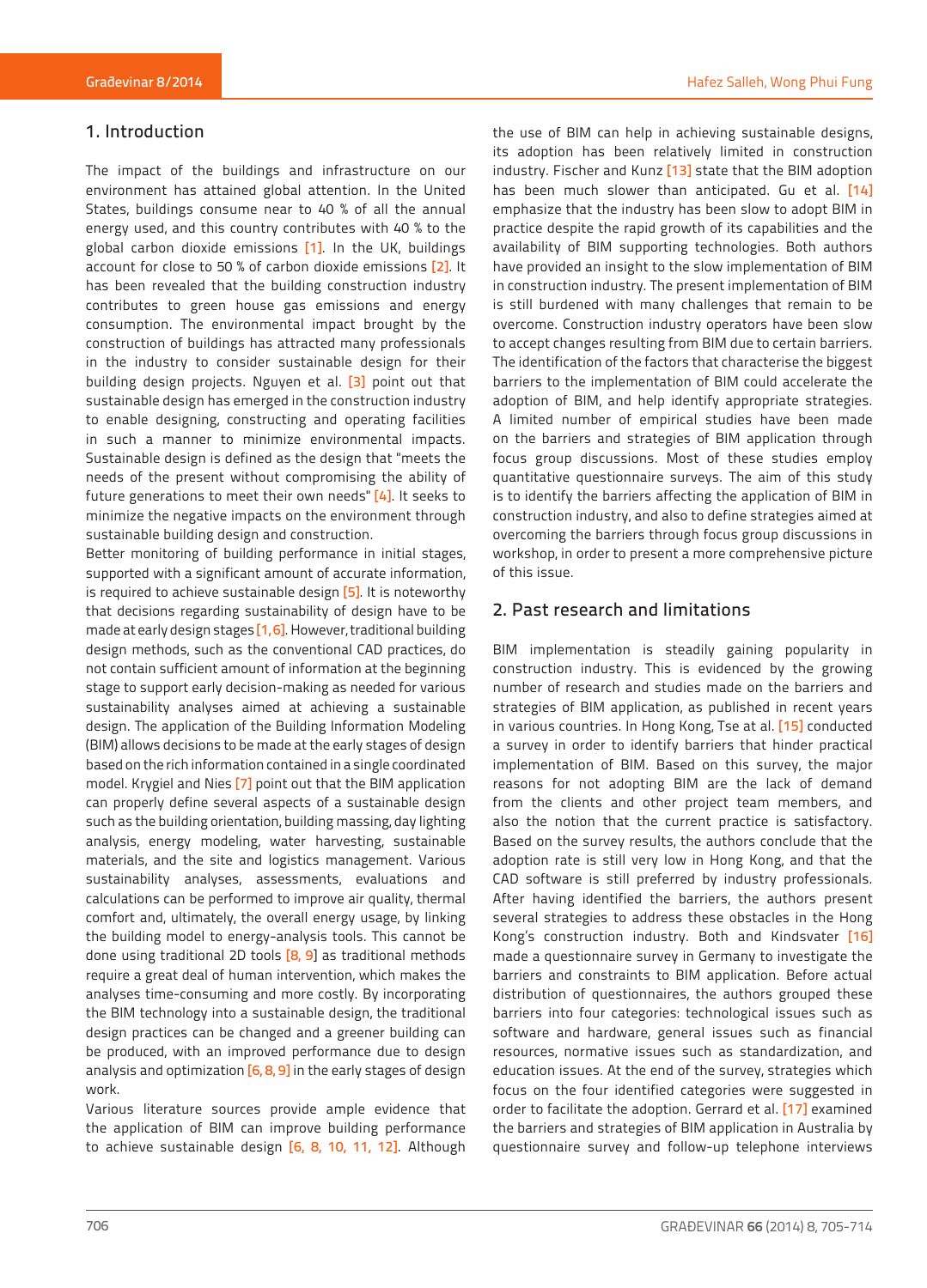with selected survey respondents. The survey revealed that the barriers were primarily the lack of BIM expertise, lack of awareness, resistance to change, interoperability, and legal issues. In order to increase the application of BIM, the authors suggested several strategies such as the stiumulation of the client's demand by showing BIM adoption results on trial research projects, in order to enhance understanding and boost confidence.

A survey forms were circulated to industry professionals during the Construct IT workshop in the UK by Arayici et al. [18] to examine the industry's readiness for the BIM implementation. The results showed that the barriers were the insufficient familiarity of companies with the usage of BIM, and the reluctance to initiate new workflows and train staff. Strategies aimed at eliminating these barriers were highlighted by various authors. Thus, McCartney and Kiroff [19] conducted interviews by using a questionnaire to explore factors affecting the BIM implementation in the Auckland's architecture, engineering and construction industries. They found out that the implementation cost and staff training were not the main issues that inhibit the BIM adoption, although these issues were listed most often in relevant literature. They established that the main obstacle preventing the BIM adoption is the change in the design and construction process. The BIM adoption requires a shift in the design and engineering work towards the front end of a project. This results in the change of fee structure to take into account the change that occurs in the process. For this reason, they recommended change in procurement method from the traditional to the integrated and collaborative, such as the design and build. Ku and Taiebat [20] also carried out a similar survey and found out that the learning curve, lack of skilled personnel, and the cost or lack of company investment, were perceived to contribute to barriers to the BIM application in the US. The authors pointed out that it is imperative to bridge the gap between the academic community and practice by including the BIM in the educational system, and teaching it to construction students. In Singapore, the Building and Construction Authority (BCA) has implemented a BIM roadmap with the goal of getting industry to use BIM widely by 2015 [21]. The Roadmap contains the challenges of BIM adoption, and relevant strategies aimed at facilitating its effective adoption.

Tables 1 and 2 summarize and tabulate previous research about the BIM application barriers and strategies in various countries. This is a worldwide overview of the barriers and strategies of BIM application across different countries. It is indispensable to interact with other countries to comprehend industry trends, investigate factors that have the biggest impact on BIM implementation, and analyze strategies implemented in different countries. Identifying the barriers and strategies given in literature would facilitate and accelerate adoption of BIM in construction industry. It also helps us to understand the BIM practices in different contexts. By comparing various findings about barriers and strategies in multiple countries, two important findings can be singled out. First, the majority of the findings show that the cost of implementation and the lack of training are the top barriers affecting the BIM application. The cost is always a concern as mentioned by several authors [22-25]. However, McCartney and Kiroff [19] argue that this is no longer a major barrier. There appears to be some ambiguity surrounding critical barriers to BIM implementation. The findings from the previous research may not reflect the current scenario as the BIM technology is growing progressively. It is necessary to identify current barriers to the BIM adoption, so that appropriate strategies can be proposed to relevant parties. Second, the majority of the authors [15-20] have conducted quantitative surveys to identify the barriers and strategies of BIM application in their respective countries. It can be noted that the quantitative data collection is a widely popular data collection method. However, quantitative surveys are limited by response rate. In addition, the researcher can never be certain if the respondent is indeed the person who actually responded to the questionnaire. There is also the risk that the respondents who answer the questionnaires may not be the appropriate respondents for the research. In this case, there is a risk that respondents are not knowledgeable about the BIM. Moreover, the respondents may not fully understand the issue, which is in such cases subject to the respondents' interpretation.

Therefore, the purpose of this study is to further investigate the abovementioned two findings by carrying out focus group discussions in the scope of a BIM workshop. Liamputtong [26] argues that the focus group method is a useful approach to explore the differences in the findings as to whether the cost of implementation is a major barrier of BIM application. Focus groups can be used to explore the differences and contradictions from different group members so as to shed more light on the issues [27, 28]. Focus group discussions also allow researchers to follow up on the comments, and to interactively cross-check with the participants in the workshop [26]. Therefore, focus group discussions are viewed as an appropriate method to achieve the purpose of this study. The focus group method is explained in greater detail in Section 3.

## **3. Research methodology**

This study is divided into two phases: extensive literature review and focus group discussions in the scope of a BIM workshop. The study first focuses on literature data about barriers and strategies in construction industry all over the world. A number of barriers and strategies have been identified through review of worldwide literature on the BIM implementation, as presented in Table 1 and Table 2. Although the research on barriers and strategies related to BIM adoption is extensive, many of the studies employ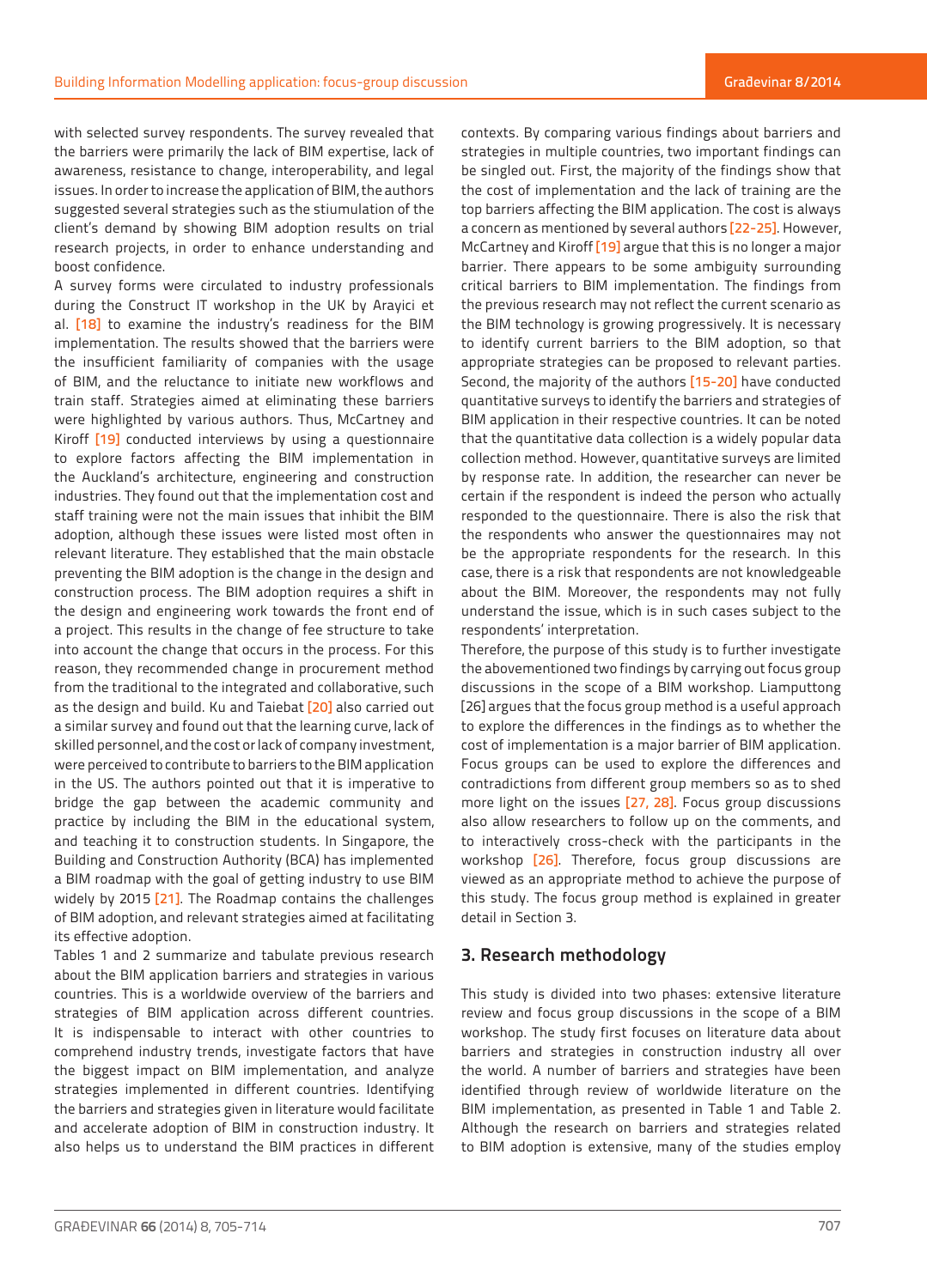| Countries<br><b>Barriers</b><br>for BIM application                                    | <b>Hong Kong</b> | Germany      | Australia    | <b>New</b><br>Zealand | UК           | <b>US</b>    | Singapore    | Malaysia<br>(Focus-group<br>result) |
|----------------------------------------------------------------------------------------|------------------|--------------|--------------|-----------------------|--------------|--------------|--------------|-------------------------------------|
| Lack of training                                                                       | $\checkmark$     |              | ✓            | $\checkmark$          | $\checkmark$ | $\checkmark$ | J            | ℐ                                   |
| Lack of expertise/ technical<br>support                                                | ✓                |              | ✓            |                       |              | ✓            | ✓            | ✓                                   |
| Cost of implementation                                                                 | ✓                | $\checkmark$ |              | $\checkmark$          |              | $\checkmark$ |              |                                     |
| Lack of vendor support                                                                 | ✓                |              |              |                       |              |              |              | ✓                                   |
| Lack of requirement/<br>demand from clients                                            | $\checkmark$     |              |              | $\checkmark$          |              |              | $\checkmark$ |                                     |
| Hardware upgrading                                                                     |                  | $\checkmark$ |              |                       |              |              |              |                                     |
| Interoperability issues                                                                |                  | $\checkmark$ | $\checkmark$ |                       |              | $\checkmark$ |              |                                     |
| Standardisation                                                                        |                  | ✓            |              |                       |              | ✓            |              |                                     |
| Lack of education in<br>universities                                                   |                  | $\checkmark$ |              |                       |              |              |              |                                     |
| People and cultural issues                                                             |                  |              | ✓            |                       | ✓            |              |              | ✓                                   |
| Lack of empirical data<br>supporting BIM adoption                                      |                  |              |              | ✓                     |              |              |              |                                     |
| BIM does not offer enough<br>benefit compared to CAD /<br>current practices are better | $\checkmark$     |              |              |                       | $\checkmark$ |              | ✓            | ℐ                                   |
| Legal aspects                                                                          |                  |              | ✓            |                       |              | ✓            |              |                                     |

# **Table 1. Tabulation of barriers impeding BIM implementation in multiple countries**

## **Table 2. Tabulation of strategies for enhancing BIM implementation in multiple countries**

| Countries<br><b>Strategies</b><br>for enhancing<br><b>BIM</b> application | Hong Kong | Germany      | Australia | <b>New</b><br>Zealand | <b>UK</b> | US.          | Singapore | Malaysia<br>(Focus-group<br>result) |
|---------------------------------------------------------------------------|-----------|--------------|-----------|-----------------------|-----------|--------------|-----------|-------------------------------------|
| Provide training                                                          | ✓         | $\checkmark$ | ✓         | ✓                     | √         |              |           |                                     |
| Required by client /<br>Government support                                | ✓         |              | ✓         | ✓                     |           | ✓            | ✓         |                                     |
| Increase awareness and<br>understanding of BIM                            |           |              | ✓         | ✓                     |           | ✓            | ✓         |                                     |
| Develop BIM guidelines                                                    | ✓         |              |           |                       |           |              | ✓         |                                     |
| Improve data exchange<br>standards                                        |           | ✓            | ✓         |                       |           |              |           |                                     |
| Provide education at<br>university level                                  |           | $\checkmark$ |           |                       |           | $\checkmark$ | ✓         |                                     |
| Reduce cost/ provide<br>incentives                                        |           |              | ✓         | ✓                     |           |              | ✓         |                                     |
| Change in procurement<br>method                                           |           |              |           | ✓                     |           | ✓            |           |                                     |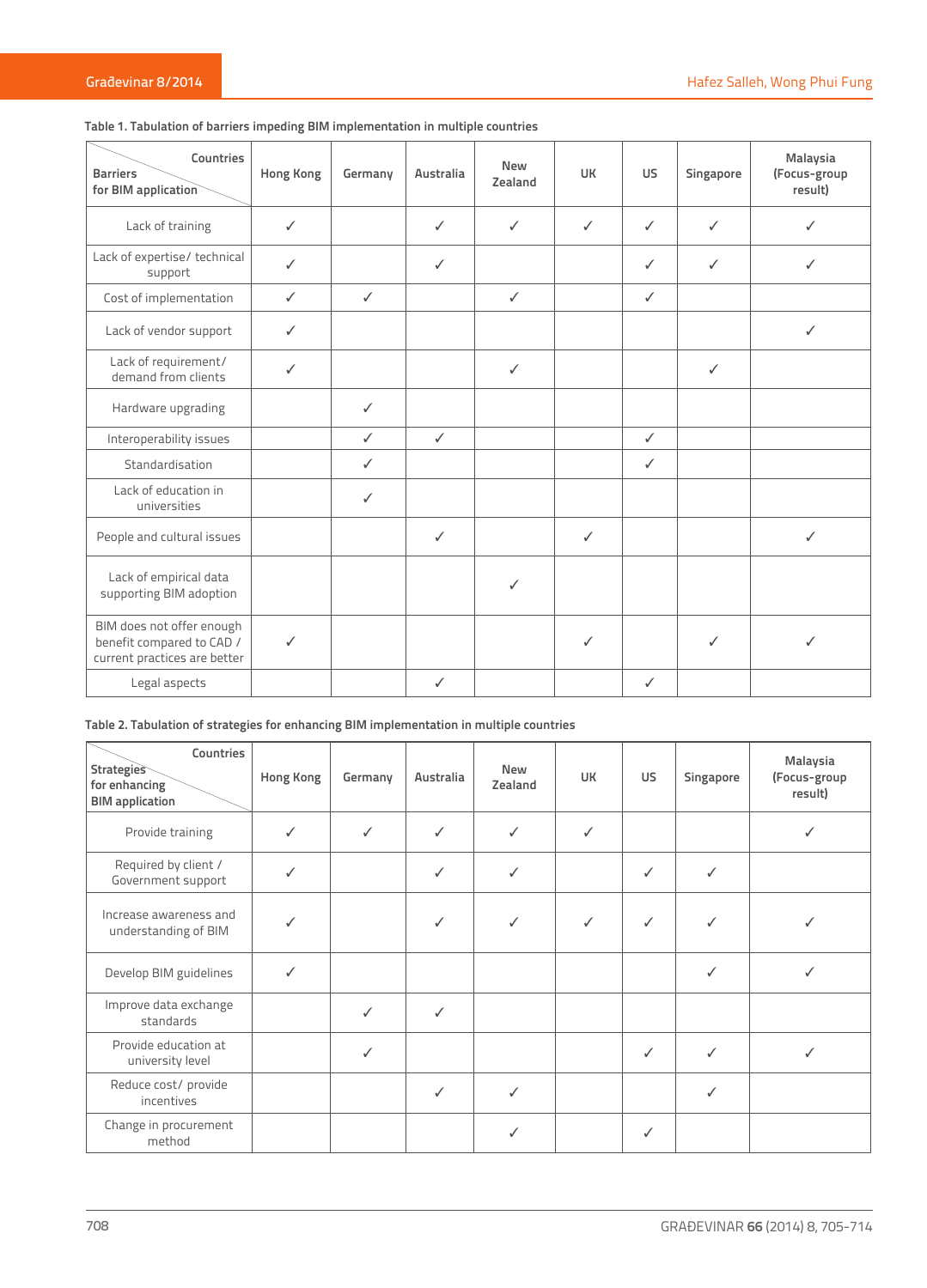the quantitative method. The qualitative data collection method is used in a limited number of studies only. Thus, to gain a more profound understanding about the BIM adoption barriers and strategies, the present study employs a qualitative approach in the second phase by conducting focus group discussions in a workshop. Focus groups are arranged for discussions on a specific topic. The aim is to gain an understanding of a specific issue through interpretations made by a select "focused" group of people, from their perspectives [26]. Participants in the workshop are therefore selected by choosing the ones that have some basic knowledge of the BIM technology, as suggested by Burrows and Kendall [29]. Thus, this approach constitutes a richer and a more detailed method for exploring diverse viewpoints of the participants having some BIM knowledge, allowing the researcher to reach fuller understanding of this topic. As the aim of the study is to identify current barriers that cause slow adoption of BIM, and to define appropriate solutions, it is believed that focus group discussions are the most suitable method for achieving this purpose. The focus group discussion has been chosen due to its nature which encourages rich discussion on specific topics among group participants aimed at identifying barriers and exploring solutions, which is considered to be better than the solutions reached from an individual's perspective only. Compared to questionnaire surveys conducted by other researchers in multiple countries, focus groups elicit a multiplicity of views and perspectives within a group, and gain a detailed and larger amount of information in a shorter period of time. The ability to gain access to such a diverse form of communication would have not been feasible if any other data collection method, such as the questionnaire surveys, one-to-one interviews, or case studies, were used [26].

In this particular case, participants were divided into seven groups with an average of seven participants per group. Each group consisted of participants from different backgrounds in order to encourage better interaction and richer discussion on a focused topic among participants from different professions. It gauged perceptions from a broad range of perspectives that are representative of opinions from various professional backgrounds. By doing this, barriers that are currently affecting the uptake of BIM were identified, and appropriate solutions were proposed by participants. A moderator was appointed for each group to act as the notetaker and to facilitate interaction between the participants. Before discussion, the moderator introduced the topic and provided clear explanations about the purpose of the discussion. Throughout the discussion, the moderator's role was to facilitate and guide the discussion to obtain accurate information. The barriers and strategies that had been gathered through literature were used as a template in the focus groups to ensure consistency of discussion. Each group discussed in detail every barrier and strategy listed in the template. The list of barriers and strategies guided the participants to form their own opinions. The discussion also allowed participants to express their view and perspectives for other barriers and strategies that were not listed in the templates. Extensive notes were taken by moderators during the focus group discussions. Focus group sessions lasted for approximately one hour. At the end of the discussion, the data were analyzed using the Krueger [30] and Ritchie & Spencer [31] framework analysis, and according to procedures described by Rabiee [32].

The framework analysis is defined as an analytical process that involves the following five key stages: familiarization; thematic framework identification; indexing; charting; mapping and interpretation [31]. As it provides a clear series of steps, this analytical method is recommended by Krueger [30] for the first-time researchers who have to manage large and complex qualitative data. The analysis began with data collection from moderators immediately after the focus group discussions. This stage was followed by familiarization with the data, by reading several times the notes taken during the discussion. The purpose of this was to grasp a general sense of the ideas and to formulate major themes. The next stage was to identify a thematic framework by writing short phrases, ideas or concepts arising from the texts in the margin of the text to develop categories [32]. The indexing and charting was conducted to filter and reduce the data by comparing and contrasting, cutting and pasting similar quotes together. The final stage of analysis, the data mapping and interpretation, was aimed at establishing the relationship and links between the data as a whole to obtain a complete overview for each barrier and strategy. At the end of the data analysis, the results were discussed with moderators to confirm their validity, and to ensure that no items were left out. The findings are reported in the next section of the study.

## **4. Research findings and discussions**

## **4.1. Workshop participant profile**

Workshops participants were representatives from various sectors including construction consultants (architects, engineers, and quantity surveyors), construction contractors, academicians and delegates from government agencies. A total of 47 participants attended the workshop. Most participants, i.e. 30 % of all participants, were construction consultants such as architects, engineers and quantity surveyors. They are followed by academicians (26 %) who are actively involved in promoting the BIM application both in the construction industry and in the educational system. 23 % of participants were construction contractors, 17 % came from Government agencies, and 4 % from professional associations. It should be noted that more than 50 % of participants came from construction sector, and were familiar with the BIM application. It can be concluded that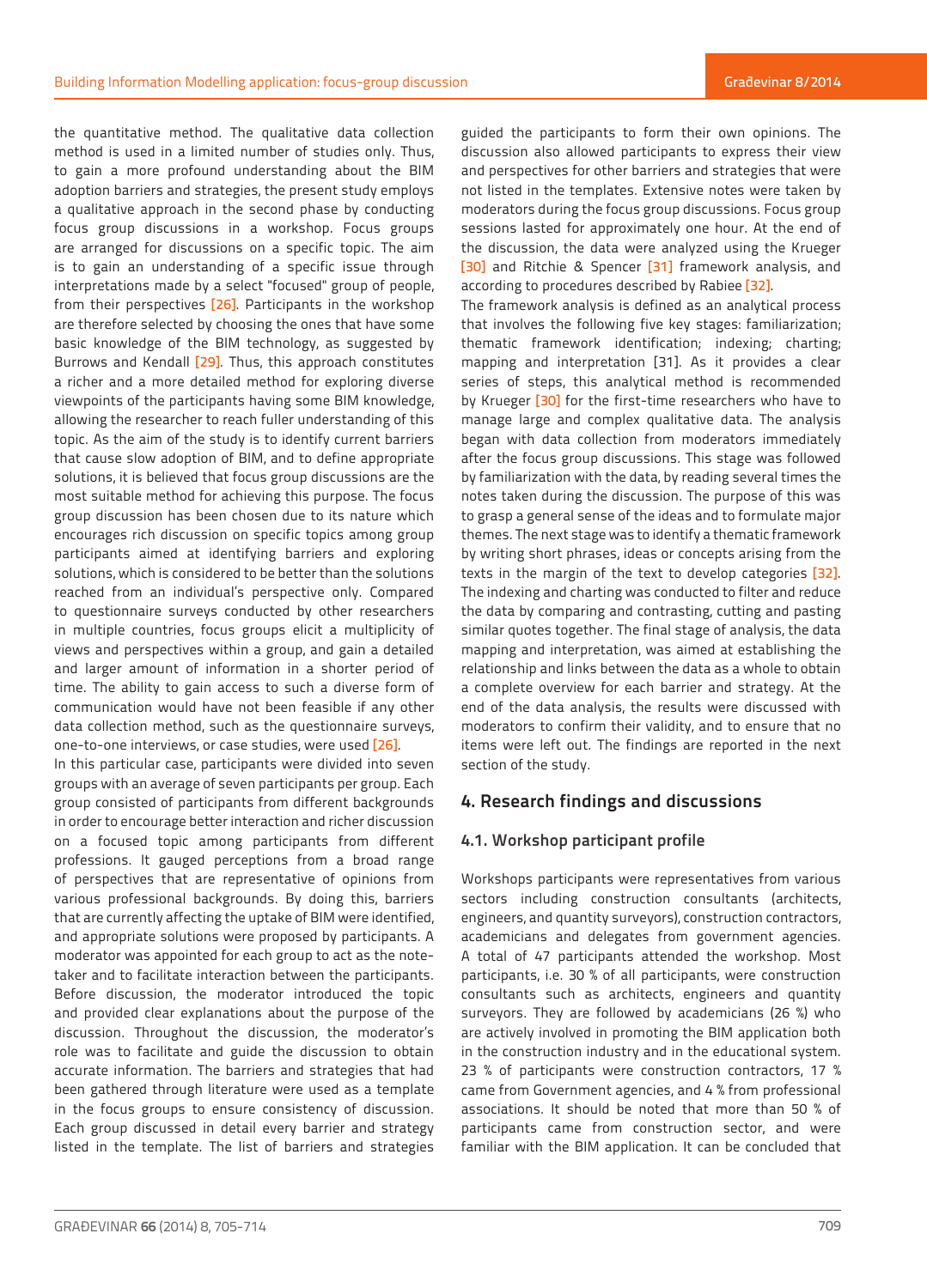the majority of participants were from various fields of construction industry. Moreover, the participants were from different professional areas, which encouraged a wider range of responses. Therefore, the responses gained during the discussion are reliable, and provide information of high value for this study.

## **4.2. Barriers to BIM implementation**

Barriers that impede the BIM implementation were discussed by industry professionals in the scope of the BIM workshop. Most participants in the workshop consider that the lack of expertise is a major and critical barrier to BIM implementation. There is a strong lack of BIM experts in the construction industry, especially those who would be able to handle and operate BIM technology and workflow. The application of BIM is not a straightforward implementation process that would merely be limited to the purchase and installation of the new BIM software into the working environment. It requires changes in organization workflow, practices, skills, roles, information technology (IT) infrastructure, and other aspects. Unfortunately, there is a limited number of trained experts that can provide consultancy in terms of computer hardware and software, and also be suitable for the organization of workflow and for setting appropriate requirements. Moreover, the implementation assistance, technical support, and user training, are also inadequately provided by the BIM implementation experts. Without proper assistance and consultation from the BIM experts, the effective BIM implementation would be impaired, and the organizational performance would be affected. A number of participants pointed out that the vendors may have a better understanding of their BIM products, but are not equally familiar with the construction management practices. They also raised complaints that the vendors do not provide adequate support in BIM implementation, especially once the BIM tool has been purchased. It is suggested that the relevant technical support by the vendors should not be limited to the implementation only, but should be extended to include an appropriate after sales service and support. An adequate and continuous technical support is highly correlated with the user satisfaction and confidence. Participants emphasize that provision of BIM experts that have expertise on BIM software, organizational practices, and workflow, is an important factor that can contribute to the effective BIM implementation. Hence, BIM experts are required to provide proper consultancy on the following three aspects: people, process and technology.

According to workshop participants, the next barrier that inhibits the BIM adoption is the lack of awareness. In this respect, some of the participants consider that the industry players are aware of BIM but lack the necessary understanding. The lack of concrete understanding across the construction industry affects the ability of industry players

to embrace the BIM. Workshop participants mentioned that the majority of industry professionals mistakenly consider that the application of BIM calls for a very costly investment, which would be difficult to recuperate. This is due to the lack of a true perception about the return on investment (ROI) for BIM implementation. In addition, some industry professionals are under the misconception that their expertise and professionals would be replaced by the BIM. Misconceptions about the BIM hinder industry professional from embracing it. It was revealed that industry players have misunderstood the BIM concept and potential benefits the BIM would bring to their organization and the construction industry as a whole. As a result, the industry fails to embrace the true potentials of BIM. Workshop participants also raised concerns on the lack of training as a barrier to the BIM application. Most of the workshop participants agreed that the BIM adoption generates a steep learning curve. In fact, an appropriate time and cost is needed to enable familiarisation with the new workflow, which can be totally different from traditional methods. Most of the industry professionals are reluctant to implement the BIM simply because they are already familiar and comfortable with the existing working practices. Lack of proper skills to handle the BIM technology and extract information from the model has also inhibited the interest of industry professionals towards BIM adoption. On the other hand, the majority of workshop participants also consider that the cost of implementation is not a critical issue that would discourage BIM adoption. This finding is in contradiction with the data provided by previous authors who argue, based on quantitative surveys, that the cost factor is a major barrier to BIM adoption. Results presented in this study show that presently the cost of implementation is not the main barrier inhibiting the BIM application. In fact, high cost of implementation was the major barrier when BIM was first introduced to the construction industry as there was a big concern about the total cost of migrating to the BIM technology, mainly due to high initial investment in the hardware, software, and training. However, industry professionals have gradually started to show interest in the BIM implementation. The problem that worried them is not cost but rather the lack of reference for seeking consultation. The results from the workshop focus group discussions offer a more profound understanding of actual barriers, when compared to previous findings. The results help us to avoid the risk of spending resources on rectification of irrelevant barriers. This provides a clear direction to government agencies, professional associations, top management officials, and relevant stakeholders, to identify and formulate relevant strategies. By considering the critical barriers identified in this study, relevant parties will not only be able to formulate suitable strategies for speedier adoption, but would also be able to meet the industry professionals' needs and requirements. Eventually, this will lead to formulation of strategies enhancing effective adoption of BIM. The barriers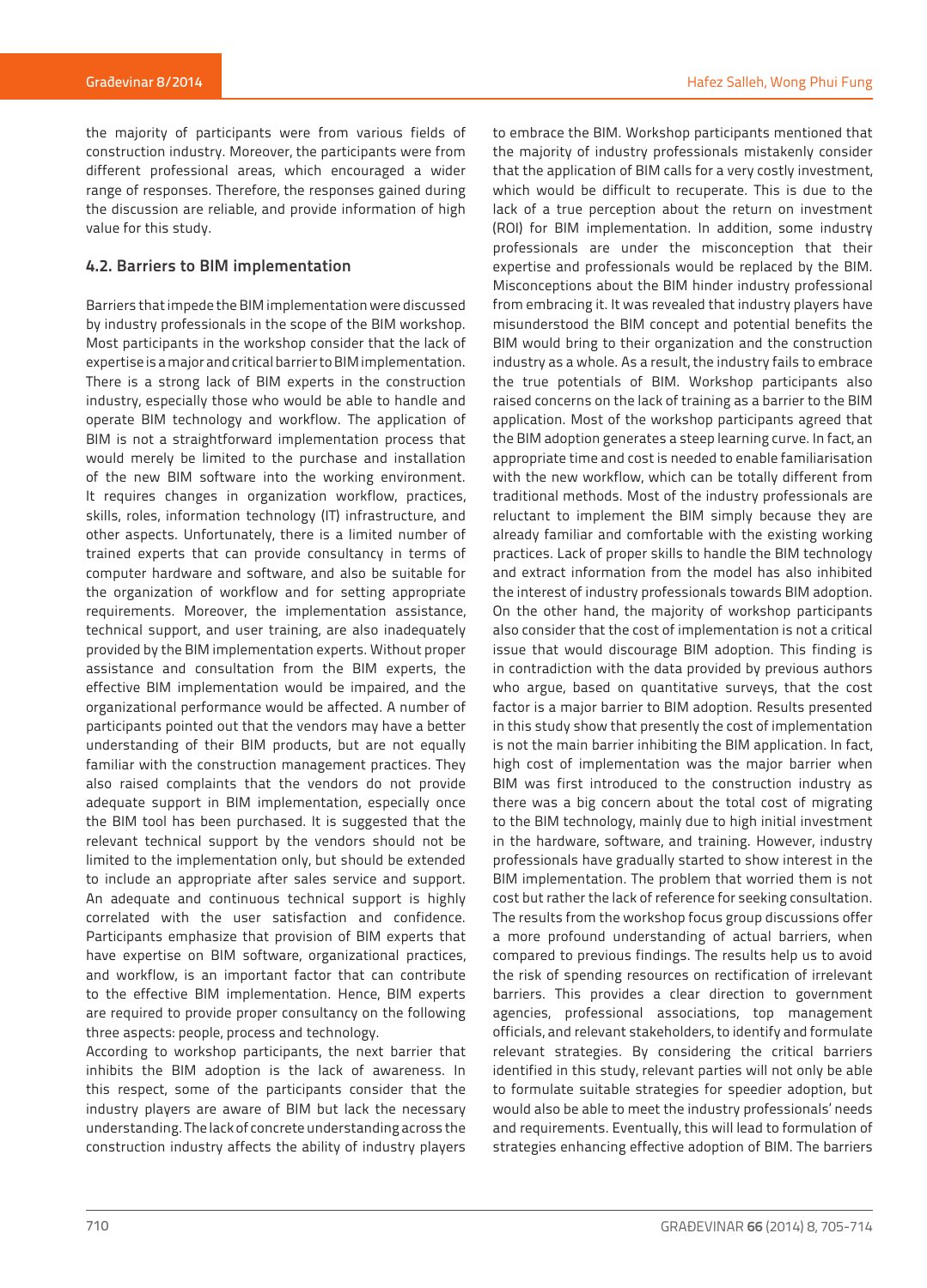impeding BIM implementation in Malaysia, identified during focus group discussions, are shown in Table 1.

## **4.3. BIM implementation strategies**

As highlighted by workshop participants, there is currently a pressing need to improve awareness and understanding of BIM. The concepts, potentials, benefits and capabilities of BIM have to be promoted and explained properly to increase awareness of parties concerned. For instance, the BIM implementation requires an up-front investment. However, an effective implementation does enable organizations to achieve their long-term productivity goals and maximize return on investment, compared to traditional working methods. It is crucial to highlight the benefits which outweigh by far the up-front investment needed for BIM application. The majority of workshop participants maintain that seminars, conferences and workshops on BIM implementation should be conducted regularly to disseminate knowledge about BIM throughout the industry. By doing this, the level of understanding and acceptance would be increased.

Moreover, industry stakeholders have to be informed about the skills needed, the changes that have to take place, and about the way to deal with such changes to enable BIM application. According to workshop participants, the provision of proper training sessions for staff is important to cope with slow adoption of BIM. The implementation of BIM does not only involve purchase and installation of new software. It also causes significant changes in working processes and practices, from improvement of individual skills to a greater need for collaboration. The construction industry stakeholders have been slow to accept the BIM because many of them are unsure about how to respond to the changes resulting from BIM adoption. Construction stakeholders who are not familiar with BIM tend to default back to traditional working methods. Without a proper approach to dealing with these changes, the implementation is bound to be ineffective. Therefore, proper training is essential to ensure that the construction operators can use the BIM software, and understand the new workflow requirements. The workshop participants suggest that training schemes should be provided and targeted at different groups such as new employees, senior managers, and directors.

As the adoption of BIM incurs a change in the working processes, the roles of the staff will also change in the sense that the staff will be required to acquire a set of new skills. Therefore, this adoption will definitely cause a passing feeling of anxiety in the organization. The resistance of staff to the change, and the anxiety of being replaced by the BIM, has to be alleviated and properly explained. The industry operators should change the mistaken notion that BIM is a replacement to professional expertise. In fact, the BIM is a tool to enhance the job performance and to take away tedious tasks but not the main role of the company's professionals. By increasing the understanding through seminars and training programs, the staff would use BIM more comfortably and confidently. This would lead to an increased adoption of BIM. Workshop participants confirm that having training and awareness programs is critical to the BIM application. It will have a positive influence on the behaviour of industry stakeholders. One of workshop participants pointed out that a high rate of staff turnover may be expected once they have acquired new skills during the BIM training. As the construction industry is lacking experts in BIM application, the staff possessing this valuable expertise will become a valuable asset to the competitors in construction practice. It is difficult to retain staff with the BIM knowledge due to scarcity of BIM experts. Hence, he suggested that the BIM teaching within higher education communities is vital for overcoming this problem. In addition, the majority of participants also agreed that higher-education institutions should start teaching BIM courses within the syllabus for undergraduate students. By introducing BIM into the curriculum, undergraduates will attain sufficient BIM knowledge and skills before entering the construction industry. This will lessen the burden imposed on organizations to provide additional training for fresh graduates.

Although the cost of implementation is not the major obstacle preventing the BIM adoption, participants hope the government will provide more incentives and monetary support to industry professionals in order to lessen the burden, especially to small and medium enterprises (SMEs). SMEs are being dominated in the industry by larger stakeholders, and they need support from government to adopt the BIM in their organizations. The implementation of BIM calls for adequate funding. In this case, the Construction Industry Development Board (CIDB) Malaysia has recently launched a program named the BIM Portal and Information Exchange Platform for Affordable BIM, which is aimed at helping and lessening the burden borne mostly by SMEs with regard to BIM adoption. The portal developed by CIDB allows industry professionals to purchase the necessary BIM software, training program, and consultancy service, at an affordable price. The BIM portal developed by CIDB was launched at the end of 2013. BIM implementation strategies in Malaysia, which resulted from focus group discussions, are shown in Table 2.

Workshop participants also maintain that the government's enforcement is not a good initial strategy to enhance the BIM adoption in construction industry. The majority of participants point out that the government actually needs to make the BIM adoption mandatory but that such a step should not be the first step in the process. They explain that forcing industry professionals without educating them properly will lead to negative impacts. The government should consider the willingness of industry stakeholders to accept the changes, while managing the training and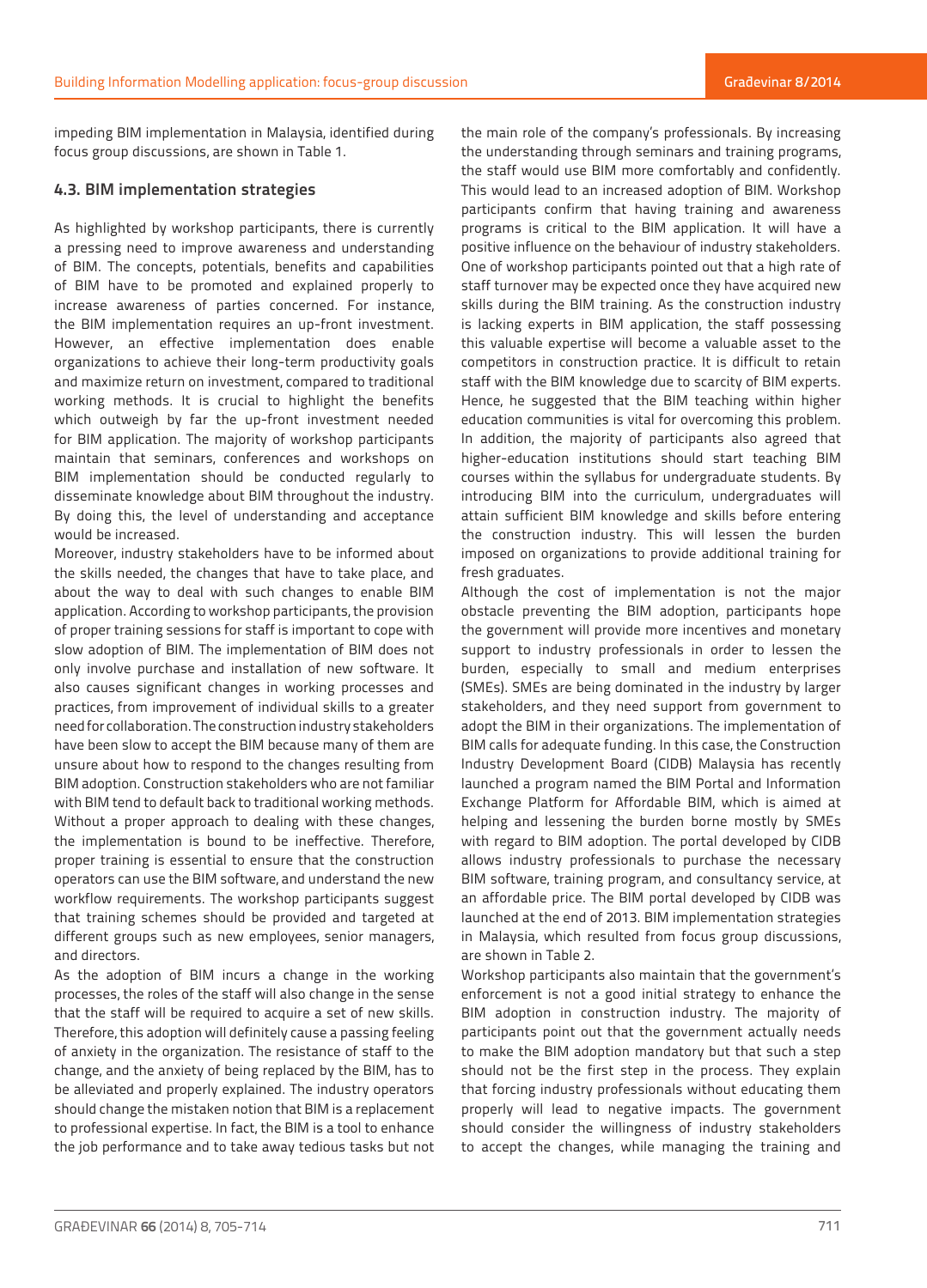

**Figure 1. Steps in enhancing BIM adoption**

awareness programs. The application of BIM is not an easy process and it takes time for industry professionals to get comfortable with this new technology. Steps for enhancing BIM adoption were identified after the analysis of workshop results, as shown in Figure 1. It is suggested that these three fundamental aspects must be taken into account for BIM implementation, before the BIM use is enforced by the government. Firstly, proper awareness should be instilled in the construction industry to gain better understanding and confidence. This initial step is crucial and it requires a great degree of commitment from government, professional institutions and associations to raise awareness about BIM application and its benefits. Secondly, the government, professional associations and relevant parties should establish and formulate appropriate standards, rules, and regulations for BIM implementation. By having guidelines and framework as a reference, the process will be standardised and disputes will be avoided. Thirdly, training should be provided for industry professionals, and incentives and subsidies should be given for upgrading hardware and purchasing the IT infrastructure such as the BIM software. As the industry players' understanding of the potential and capabilities of BIM increases, a rapid growth in BIM application may reasonably be expected. It is believed that the proposed three steps can enhance an efficient adoption of BIM and that, in this respect, it would first be necessary to gain confidence and understanding among industry professionals, before the government makes the BIM use mandatory.

## 5. Conclusion

The sustainability of design practices has been gaining attention in construction industry. The BIM helps to achieve sustainability in design work by keeping relevant information in a single coordinated model which allows the conduct of various sustainability assessments at the early stages. However, the level of BIM implementation in construction industry is still considered low. In an attempt to understand the reasons for the poor adoption of BIM, some researchers have investigated the obstacles in their own countries, as well as solutions to eliminate key barriers through quantitative research methodology involving questionnaire-based surveys. Findings from previous

questionnaire surveys show that the cost of implementation has a profound effect on the BIM adoption. It should be noted that the questionnairebased surveys have their limitations which can be overcome by using a qualitative approach such as the focus group discussion. Moreover, the BIM implementation is considered to be a novelty unknown to many industry

professionals. The focus group discussion encourages interaction and rich discussion among participants that have some knowledge on a specific topic. Therefore, this study employed the focus group discussion in workshop in order to identify barriers to the BIM implementation and propose appropriate strategies. This study also provides a literature review from multiple countries, which was used to form a list of barriers and strategies for BIM implementation. The list of barriers and strategies was adopted as basis for focus group discussions to ensure consistency of discussion.

According to quantitative results, the cost of implementation is a critical barrier and major concern with regard to BIM application. However, the results of focus group discussions conducted in workshop reveal that the cost of implementation is not a major barrier that inhibits BIM application. This differs from previous findings based on questionnaire surveys. The findings made in the scope of focus group discussions show that the following barriers contribute to low adoption of BIM: lack of expertise, training, and poor awareness. The lack of expertise is affecting the widespread use of BIM more than the cost of implementation. BIM experts need to provide consultation services not only about the BIM knowledge but also about a suitable workflow, in order to enable successful adoption of BIM. These qualitative findings reveal that BIM experts should be required to provide consultancy services on the following three aspects; people, process and technology, as this would enhance BIM adoption effectively. Previous authors (Fisher and Kunz and also Gu with associates) argue that slow adoption of BIM in construction industry is due to certain barriers. Present findings based on focus group discussions are useful to construction industry as they reflect relevant barriers to BIM adoption. By identifying these barriers, appropriate strategies can be formulated which will ultimately lead to speedier adoption of BIM.

On the other hand, workshop participants suggest several strategies to eliminate barriers to BIM application. New technologies are resisted at the very beginning, because they call for implementation of processes and workflow changes entailing risks and unforeseen challenges. These hindrances can be reduced by conducting awareness programme through training sessions, seminars and conferences. This is the first key strategy and a vital component in the effective adoption of BIM. Secondly, the government, professional institutions and associations should develop appropriate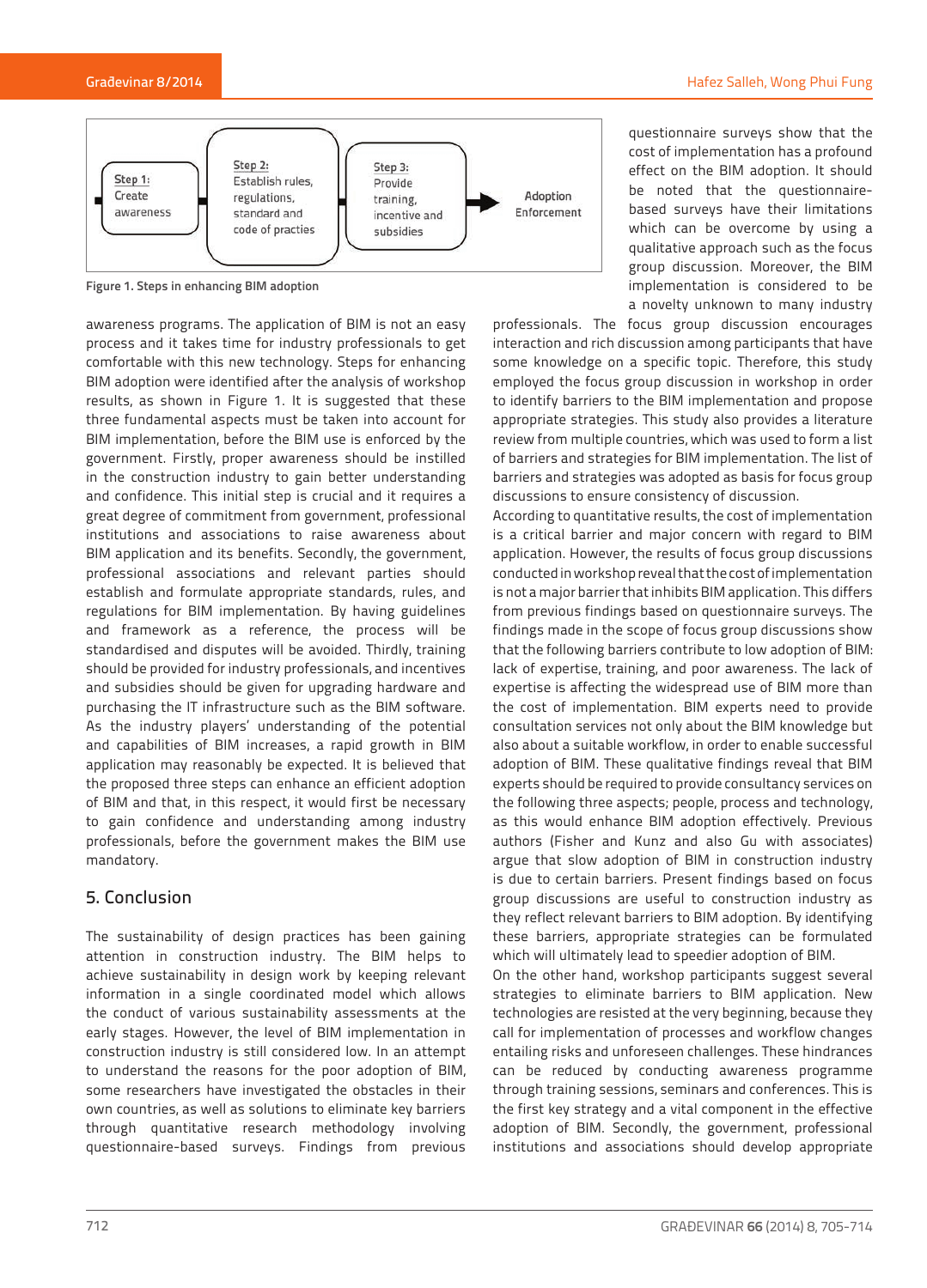guidelines and frameworks for BIM application to ensure standardization. Next, training and monetary incentives are an effective means to improve BIM implementation. These three sequential steps -strategies have been proposed to enhance BIM adoption, prior to the government's enforcement of BIM implementation.

## Acknowledgements

This study is supported by the research grant from the Research Cluster Sustainability Science at the University of Malaya, Kuala Lumpur, Malaysia, through Project no. RG154- 12SUS.

# **REFERENCES**

- [1] Schlueter, A., Thesseling, F.: Building information model based energy/exergy performance assessment in early design stages, Automation in Construction,18 (2), pp. 153-163, 2009.
- [2] Department of Communities and Local Government, Building a greener future: policy statement, 2007.
- [3] Nguyen, T. H., Shehab, T., Gao, Z.: Evaluating sustainability of architectural designs using building information modelling, The Open Construction and Building Technology Journal, 4 (1): pp. 1-8, 2010.
- [4] World Commission on Environment and Development, The Brundtland report: Our common future. Oxford: Oxford University Press, 1987.
- [5] Motawa, I., Carter, K.: Sustainable BIM-based Evaluation of Buildings, Procedia-Social and Behavioral Sciences, 74, pp. 116- 125, 2013.
- [6] Azhar, S., Brown, J., Sattineni, A.: A case study of building performance analyses using building information modelling, in: Proceedings of the 27th International Symposium on Automation and Robotics in Construction (ISARC-27), Bratislava, Slovakia, 2010.
- [7] Krygiel, E., Nies, B.: Green BIM. Indianapolis: Wiley Publishing, IN., 2008.
- [8] Azhar, S., Brown, J.: BIM for sustainability analyses. International Journal of Construction Education and Research, 5 (4), pp. 276- 292, 2009.
- [9] Azhar, S., Brown, J., Farooqui, R.: BIM-based sustainability analysis: An evaluation of building performance analysis software, in: Proceedings of the 45th ASC Annual Conference, Gainesville, Florida, 2009.
- [10] Autodesk White Paper, Building information modelling for sustainable design, 2005, http://www.synergis.com/uploads/ resources/bim\_for\_sustainable\_design.pdf (12.6.2012).
- [11] Azhar, A., Carlton, W. A., Olsen, D., Ahmad, I.: Building information modeling for sustainable design and LEED® rating analysis, Automation in construction, 20 (2): pp. 217-224, 2011.
- [12] Middlebrooks, R. E.: Realizing the Future of Sustainable Design through BIM and Analysis: Autodesk document, 2005.
- [13] Fischer, M., Kunz, J.: The scope and role of informatation technology in construction, 2006, http://wwwleland.stanford. edu/group/CIFE/online.publications/TR156.pdf (24.06.2012).
- [14] Gu, N., Singh, V., London, K., Bankovic, L., Taylor, C.: Building information modelling: what is in there for the architects?, 42nd Annual Conference of the Australian and New Zealand Architectural Science Association. Newcastle, ANZAScA, pp. 33- 40, 2008.
- [15] Tse, T.K., Wong, K.A., Wong, K.F.: The utilisation of building information models in Nd modelling: A study of data interfacing and adoption barriers, Journal of Information Technology in Construction, 10, pp. 85-110, 2005.
- [16] Both, P.v., Kindsvater, A.: Potentials and Barriers for Implementing BIM in the German AEC Market: Results of a Current Market Analysis, Digital Physicality, in: Proceedings of the 30th eCAADe Conference - Volume 2, Czech Technical University, Prague, 2012.
- [17] Gerrard, A., Zuo, J., Zillante, G., Skitmore, M.: Building information modelling in the Australian Architecture Engineering and Construction Industry, Handbook of research on building information modelling and construction informatics: concepts and technologies, (eds.: Underwood, J., Isikgad, U.), Hershey, PA: Information Science Reference, pp. 521-545, 2010.
- [18] Arayici, Y., Khorowshahi, F., Marshall-Ponting, A., Mihindu, S.: Towards implementation of Building Information Modelling in the construction industry, Construction in the 21st Century Collaboration and Integration in Engineering, Management and Technology (CITC-V), Miami, Florida, USA, 2009.
- [19] McCartney, C., Kiroff, L.: Factors affecting the uptake of building information modelling (BIM) in the Auckland architecture, engineering & construction (AEC) industry, in: Proceedings of the CIB W078 & W102 2011 Joint Conference, Sophia Antipolis, France, 2010.
- [20] Ku, K., Taiebat, M.: BIM experiences and expectations: The constructors' perspective, International Journal of Construction Education and Research, 7 (3), pp. 175-197, 2011.
- [21] Das, J., Leong, E.L., Lee, P., Tan, C.K.: The BIM Issue', Building Smart, 2011 http://www.bca.gov.sg/publications/BuildSmart/ others/buildsmart\_11issue9.pdf (16.07.2012).
- [22] Eastman, C., Teicholz, P., Sacks, R., Liston, K.: BIM Handbook: A Guide to Building Information Modelling for Owner, Managers, Designers, Engineers, and Contractors, Wiley, Hoboken, NJ, 2008.
- [23] Holness, G.: Future Direction of the Design and Construction Industry: Building Information Modelling, ASHARAE Journal, 48 (8): pp. 38-46, 2006.